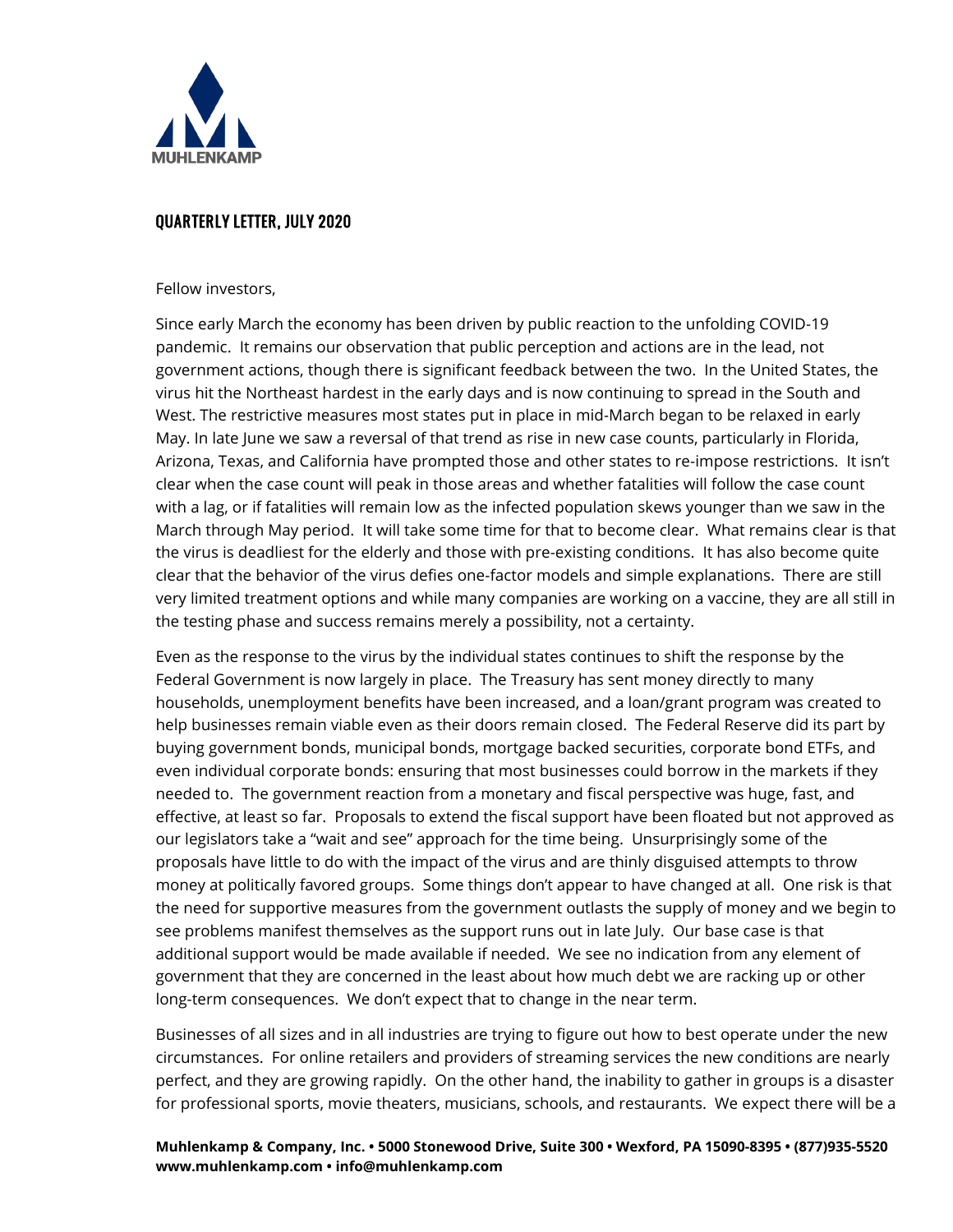

very difficult period of experimentation and adjustment as institutions try to adapt to the continually changing level of concern by their workers and customers and frequently changing government requirements. It is too early to say which changes will be temporary and which will turn out to be permanent. In the industries hit hardest by the pandemic it is also too early to say which companies will survive and which ones won't. Government aid programs and lender forbearance have given at risk companies much more time than is usually the case to try to make things work. We won't really start finding out who won't make it until they run out of resources and support in the next few months.

We expect the uncertainty about the behavior of the virus and uncertainty about how to deal with the virus to continue. We expect that uncertainty to be amplified by the media and others as political players seek to gain advantage in the upcoming election. Those uncertainties have been reflected in the market over the past several months and will likely continue to be. The unrest triggered by the death of George Floyd appears to have had little impact on the markets to date, but that could change. There is also the potential for "something else" to hit the fan between now and the election. The markets will also start to anticipate the outcome of the election at some point in the fall and because the stated economic policies of Biden are so different from Trump's the market may swing significantly if the odds of victory shift between them. In short, we expect significant market volatility at least through the election.

Over the last several months we have sold those of our holdings whose prospects we believe to be impaired by the virus: we sold our airline holdings, for example, as it looks like airline traffic will be impaired for years, not months. We held on to other economically sensitive companies if we believed they were likely to do as well going forward as they have in the past: a good example is our holdings in homebuilders, whose business appears to be rebounding quite nicely after tanking in March through May. We continue to hold gold as a hedge against errors by central banks and several of our technology companies are setting new highs as they benefit from current circumstances. We continue to look for good investments without being in a hurry to invest our cash. We think patience is appropriate right now.

With our best wishes for your continued success and good health!

Serval & Thublenhavy

off Mullerhay

Ron Muhlenkamp, Founder The Jeff Muhlenkamp, Portfolio Manager Muhlenkamp & Company, Inc. Muhlenkamp & Company, Inc.

*The comments made in this letter are opinions and are not intended to be investment advice or a forecast of future events.*

**Muhlenkamp & Company, Inc. • 5000 Stonewood Drive, Suite 300 • Wexford, PA 15090-8395 • (877)935-5520 www.muhlenkamp.com [• info@muhlenkamp.com](mailto:info@muhlenkamp.com)**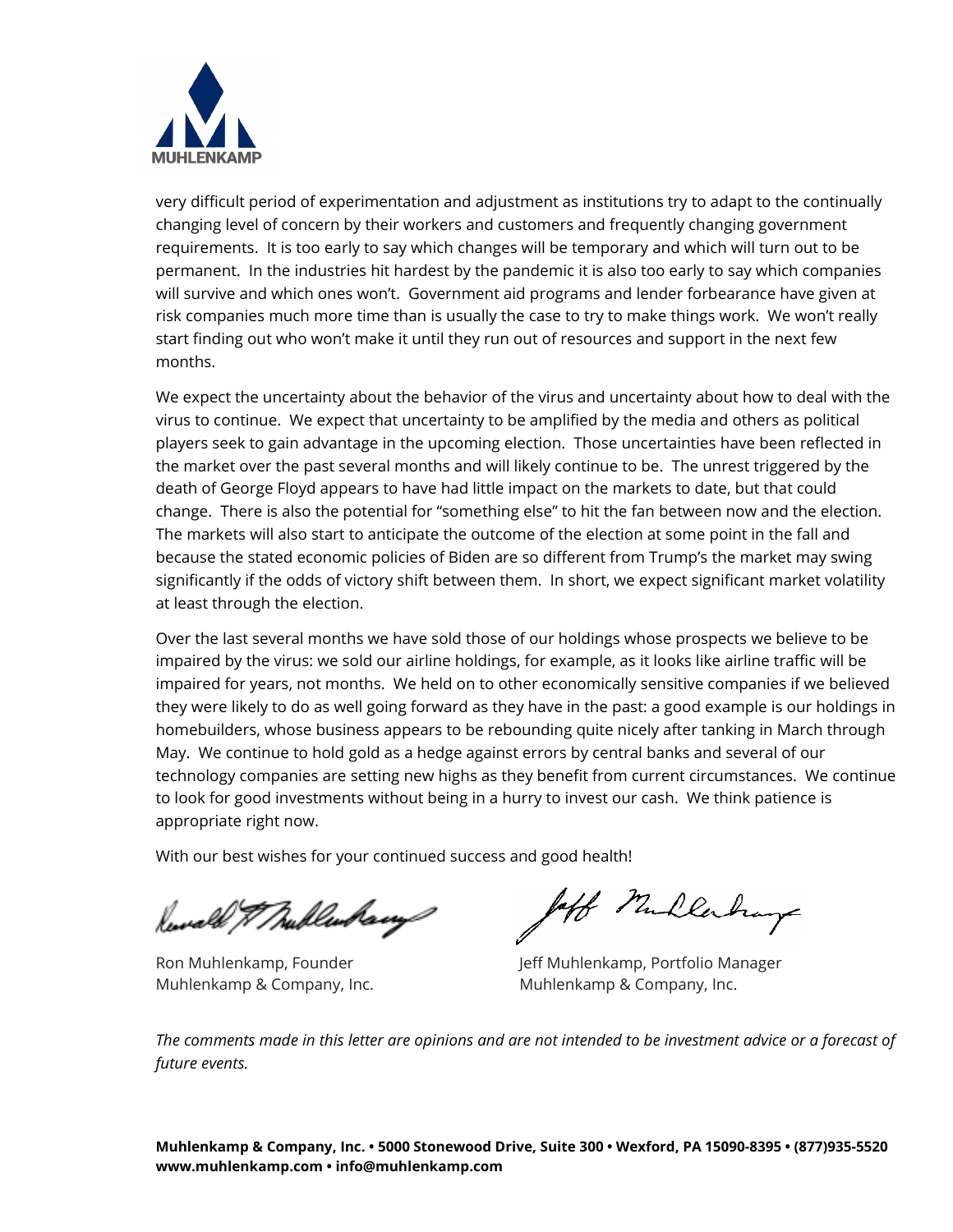# For the period ended 06/30/2020 ALL-CAP VALUE MUHLENKAMPSMA

*Muhlenkamp & Company's All-Cap Value SMA (Separately Managed Account) is designed for investors' accounts over \$100,000. We employ full discretion, applying fundamental analysis.*

#### INVESTMENT OBJECTIVE

We seek to maximize total after-tax return through capital appreciation, and income from dividends and interest, consistent with reasonable risk.

#### INVESTMENT STRATEGY

We invest in undervalued assets wherever they may be found. Typically, this results in holding a portfolio of companies we believe are materially undervalued by the market. Bonds may be included in the portfolio if they are a good investment.

### INVESTMENT PROCESS

We start with a bottom-up scan of domestic companies, typically looking at most U.S. companies at least four times per year. We add to that an understanding of the sector dynamics in which companies are operating, an assessment of the business cycle, and a review of macroeconomic conditions.

Our primary screening metric is return on shareholder equity (ROE). We are looking for companies with stable returns that can be purchased cheaply, or for companies with improving returns that have not yet been recognized by the market.

We don't believe that a holding period of "forever" is appropriate in all cases, but are comfortable holding companies as long as they continue to meet expectations.

#### INVESTMENT RISK

We define investment risk as the probability of losing purchasing power over long periods of time, which is quite different from Wall Street's definition of price volatility in very short periods of time. Taxes, inflation, and spending will ALL impact the purchasing power of your assets.



# ALL-CAP VALUE COMPOSITE PERFORMANCE (NET OF FEES)

|                               |                 |             | Annualized.     |                 |                  |                  |  |
|-------------------------------|-----------------|-------------|-----------------|-----------------|------------------|------------------|--|
|                               | Year to<br>Date | One<br>Year | Past 3<br>Years | Past 5<br>Years | Past 10<br>Years | Past 15<br>Years |  |
| Return                        | $-7.52%$        | $-1.50\%$   | $-0.15%$        | $-0.87$         | 5.26%            | 1.47%            |  |
| S&P 500 Total Return*         | $-3.08\%$       | 7.51%       | 10.73%          | 10.73%          | 13.99%           | 8.83%            |  |
| Consumer Price Index** -0.23% |                 | 0.12%       | 1.56%           | 1.52%           | 1.63%            | 1.86%            |  |

 **\* The S&P 500 is a widely recognized, unmanaged index of common stock prices. The figures for the S&P 500 reflect all dividends reinvested but do not reflect any deductions for fees, expenses, or taxes. One cannot invest directly in an index.**

 \*\* Consumer Price Index (CPI) – As of May 2020 – U.S. CPI Urban Consumers NSA (Non-Seasonally Adjusted), Index. The Consumer Price Index tracks the prices paid by urban consumers for goods and services and is generally accepted as a measure of price inflation. Price inflation affects consumers' purchasing power.

*Consolidated performance with dividends and other earnings reinvested. Performance figures reflect the deduction of broker commission expenses and the deduction of investment advisory fees. Such fees are described in Part II of the adviser's Form ADV. The advisory fees and any other expenses incurred in the management of the investment advisory account will reduce the client's return. It should not be assumed that recommendations made in the future will be profitable or will equal the performance of the above accounts. A list of all security recommendations made within the past twelve months is available upon request.*

# TOP TWENTY HOLDINGS

|                              |                                                  | % of Net |
|------------------------------|--------------------------------------------------|----------|
| Company                      | Industry                                         | Asset    |
| Microsoft Corporation        | Software                                         | 8.43%    |
| Apple Computer Inc.          | Technology Hardware, Storage & Peripherals 7.51% |          |
| Microchip Technology Inc.    | Semiconductors & Semiconductor Equipment         | 4.32%    |
| Dow Inc.                     | Chemicals                                        | 4.06%    |
| <b>SPDR Gold Shares</b>      | Exchange Traded Funds                            | 3.87%    |
| Gilead Sciences, Inc.        | Biotechnology                                    | 3.58%    |
| McKesson Corporation         | <b>Health Care Providers &amp; Services</b>      | 3.46%    |
| Meritage Homes Corporation   | <b>Household Durables</b>                        | 3.46%    |
| Broadcom Inc.                | Semiconductors & Semiconductor Equipment         | 3.28%    |
| UnitedHealth Group Inc.      | <b>Health Care Providers &amp; Services</b>      | 3.15%    |
| Lennar Corp Class A          | <b>Household Durables</b>                        | 3.11%    |
| CVS Health Corp.             | <b>Health Care Providers &amp; Services</b>      | 3.09%    |
| Bristol-Myers Squibb Company | Pharmaceuticals                                  | 3.05%    |
| Alerian MLP ETF              | <b>Exchange Traded Funds</b>                     | 2.85%    |
| Lockheed Martin Corp.        | Aerospace & Defense                              | 2.82%    |
| Cameco Corporation           | Oil, Gas, & Consumable Fuels                     | 2.78%    |
| Berkshire Hathaway Class B   | Diversified Financial Services                   | 2.66%    |
| Mastec Inc.                  | Construction & Engineering                       | 2.58%    |
| Alliance Data Systems Corp.  | <b>IT Services</b>                               | 2.48%    |
| <b>NMI Holdings</b>          | Thrifts & Mortgage Finance                       | 2.33%    |
|                              |                                                  |          |

*Composite holdings are subject to change and are not recommendations to buy or sell any security.*

*Composite Top Twenty Holdings are presented as supplemental information to the fully compliant presentation on the next page.*

*Return on Equity (ROE) is a company's net income (earnings), divided by the owner's equity in the business (book value).*